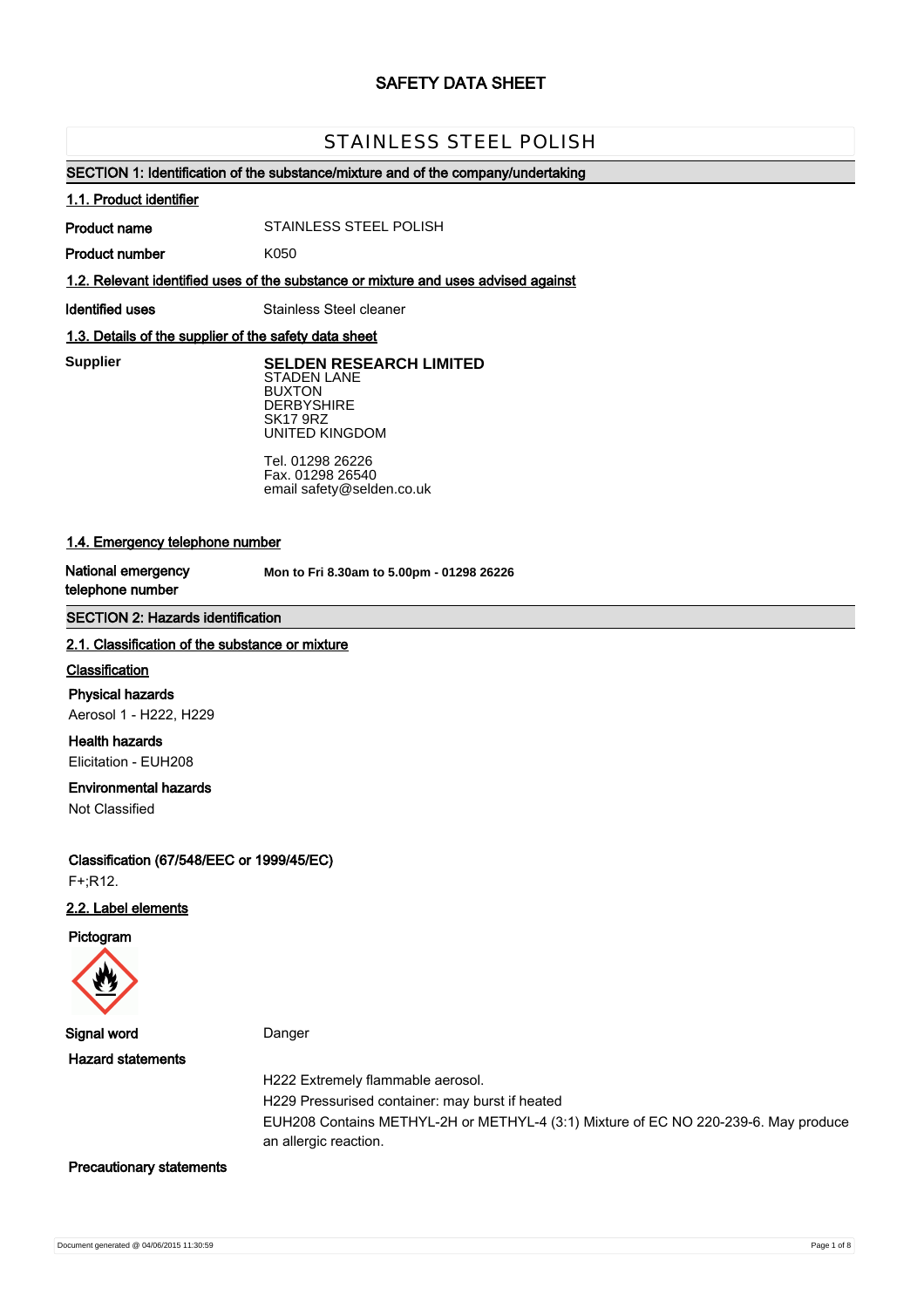P210 Keep away from heat, hot surfaces, sparks, open flames and other ignition sources. No smoking.

P211 Do not spray on an open flame or other ignition source.

STAINLESS STEEL POLISH

P251 Do not pierce or burn, even after use.

P261 Avoid breathing vapour/spray.

P271 Use only outdoors or in a well-ventilated area.

P410+P412 Protect from sunlight. Do not expose to temperatures exceeding 50°C/122°F.

P102 Keep out of reach of children.

# **2.3. Other hazards**

PRESSURISED CONTAINER - increase in temperature to greater than 50C will cause internal pressure to rise potentially causing bursting/explosion.

| <b>SECTION 3: Composition/information on ingredients</b>                           |                                           |          |  |  |  |
|------------------------------------------------------------------------------------|-------------------------------------------|----------|--|--|--|
| 3.2. Mixtures                                                                      |                                           |          |  |  |  |
| <b>ALIPHATIC DISTILLATE</b>                                                        |                                           | 10-30%   |  |  |  |
| CAS number: 64742-48-9 EC number: 265-150-3                                        |                                           |          |  |  |  |
|                                                                                    |                                           |          |  |  |  |
| Classification<br>Flam. Liq. 3 - H226                                              | Classification (67/548/EEC or 1999/45/EC) |          |  |  |  |
| Asp. Tox. 1 - H304                                                                 | Xn;R65. R10,R66.                          |          |  |  |  |
|                                                                                    |                                           |          |  |  |  |
| <b>BUTANE</b>                                                                      |                                           | 5-10%    |  |  |  |
| <b>CAS number: 106-97-8 EC number: 203-448-7</b>                                   |                                           |          |  |  |  |
| Classification                                                                     | Classification (67/548/EEC or 1999/45/EC) |          |  |  |  |
| Flam. Gas 1 - H220                                                                 | $F+;R12$                                  |          |  |  |  |
| Press. Gas, Liquefied - H280                                                       |                                           |          |  |  |  |
| <b>HYDROTREATED MINERAL OIL</b>                                                    |                                           | $1 - 5%$ |  |  |  |
| CAS number: 8042-47-5 EC number: 232-455-8                                         |                                           |          |  |  |  |
|                                                                                    |                                           |          |  |  |  |
| Classification                                                                     | Classification (67/548/EEC or 1999/45/EC) |          |  |  |  |
| Asp. Tox. 1 - H304                                                                 |                                           |          |  |  |  |
| METHYL-2H or METHYL-4 (3:1) Mixture of EC NO 220-239-6                             |                                           | 1%       |  |  |  |
| CAS number: 55965-84-9 EC number: 611-341-5                                        |                                           |          |  |  |  |
| M factor (Acute) = $10$ M factor (Chronic) = $1$                                   |                                           |          |  |  |  |
| Classification                                                                     | Classification (67/548/EEC or 1999/45/EC) |          |  |  |  |
| Acute Tox. 3 - H301                                                                | T;R23/24/25 C;R34 R43 N;R50/53            |          |  |  |  |
| Acute Tox. 3 - H311                                                                |                                           |          |  |  |  |
| Acute Tox. 3 - H331                                                                |                                           |          |  |  |  |
| Skin Corr. 1B - H314                                                               |                                           |          |  |  |  |
| Eye Dam. 1 - H318                                                                  |                                           |          |  |  |  |
| Skin Sens. 1 - H317                                                                |                                           |          |  |  |  |
| Aquatic Acute 1 - H400                                                             |                                           |          |  |  |  |
| Aquatic Chronic 1 - H410                                                           |                                           |          |  |  |  |
| The Full Text for all R-Phrases and Hazard Statements are Displayed in Section 16. |                                           |          |  |  |  |
| <b>SECTION 4: First aid measures</b>                                               |                                           |          |  |  |  |
| 4.1. Description of first aid measures                                             |                                           |          |  |  |  |

Document generated @ 04/06/2015 11:30:59 Page 2 of 8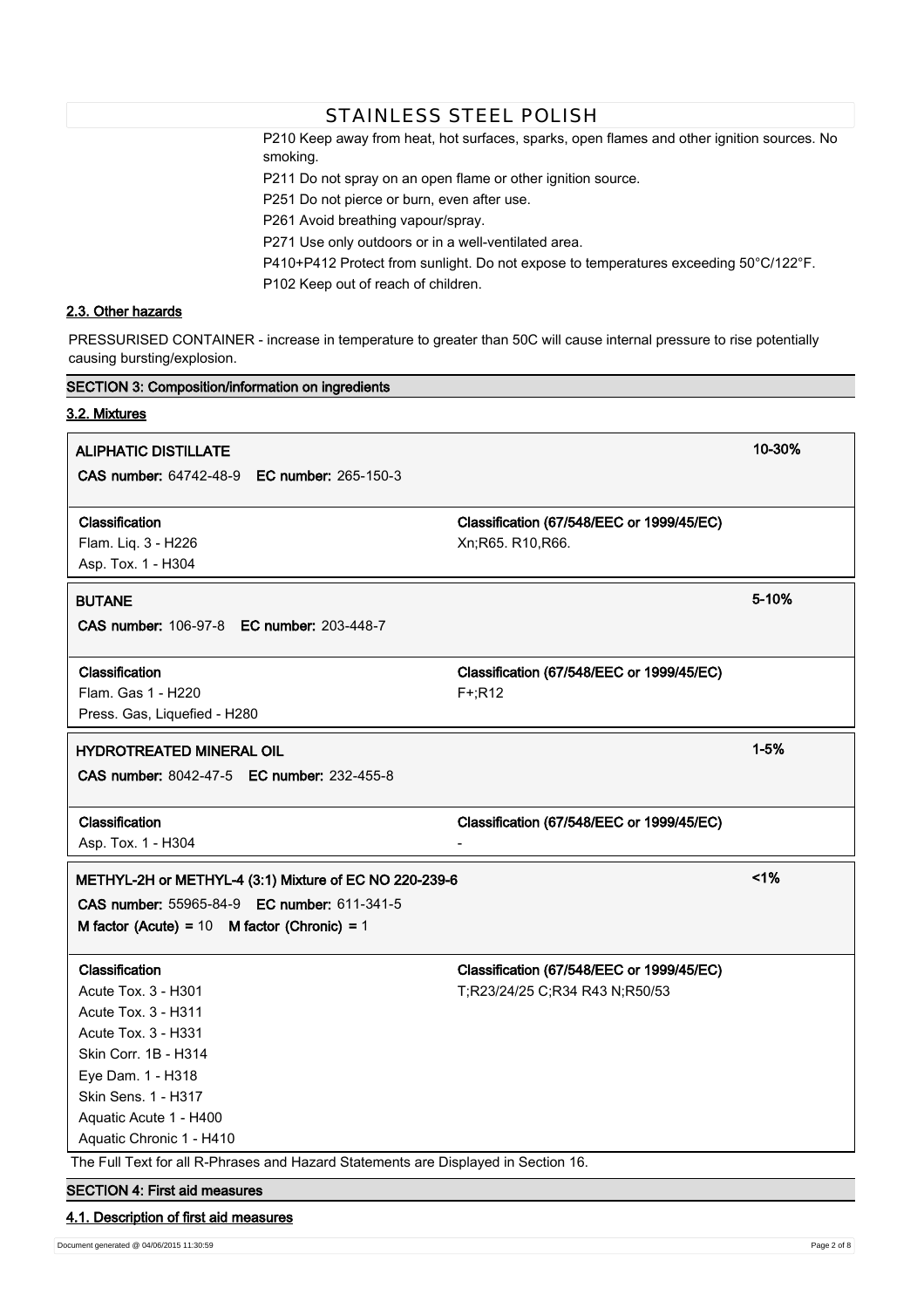# **General information**

Treat symptomatically.

# **Inhalation**

Move affected person to fresh air at once. Keep affected person warm and at rest. Get medical attention immediately. For breathing difficulties oxygen may be necessary.

## **Ingestion**

Rinse mouth thoroughly with water. Give plenty of water to drink. Get medical attention.

## **Skin contact**

Wash skin thoroughly with soap and water. Get medical attention if any discomfort continues.

### **Eye contact**

Remove any contact lenses and open eyelids wide apart. Continue to rinse for at least 15 minutes. Continue to rinse for at least 15 minutes. Get medical attention if any discomfort continues.

## **4.2. Most important symptoms and effects, both acute and delayed**

## **General information**

The severity of the symptoms described will vary dependent on the concentration and the length of exposure.

### **Inhalation**

Vapours in high concentrations are anaesthetic. Symptoms following overexposure may include the following: Headache. Fatigue. Dizziness. Central nervous system depression.

## **Ingestion**

Causes chemical burns to mouth, throat and stomach. May cause stomach pain or vomiting.

### **Skin contact**

No specific symptoms known.

### **Eye contact**

Irritation of eyes and mucous membranes.

## **4.3. Indication of any immediate medical attention and special treatment needed**

## **Notes for the doctor**

Treat symptomatically.

## **SECTION 5: Firefighting measures**

## **5.1. Extinguishing media**

## **Suitable extinguishing media**

Extinguish with the following media: Powder. Dry chemicals, sand, dolomite etc. Water spray, fog or mist.

## **5.2. Special hazards arising from the substance or mixture**

## **Specific hazards**

Containers can burst violently or explode when heated, due to excessive pressure build-up.

## **5.3. Advice for firefighters**

## **Protective actions during firefighting**

Containers close to fire should be removed or cooled with water. Use water to keep fire exposed containers cool and disperse vapours.

## **Special protective equipment for firefighters**

Wear positive-pressure self-contained breathing apparatus (SCBA) and appropriate protective clothing.

# **SECTION 6: Accidental release measures**

# **6.1. Personal precautions, protective equipment and emergency procedures**

### **Personal precautions**

For personal protection, see Section 8.

### **6.2. Environmental precautions**

### **Environmental precautions**

Document generated @ 04/06/2015 11:30:59 Page 3 of 8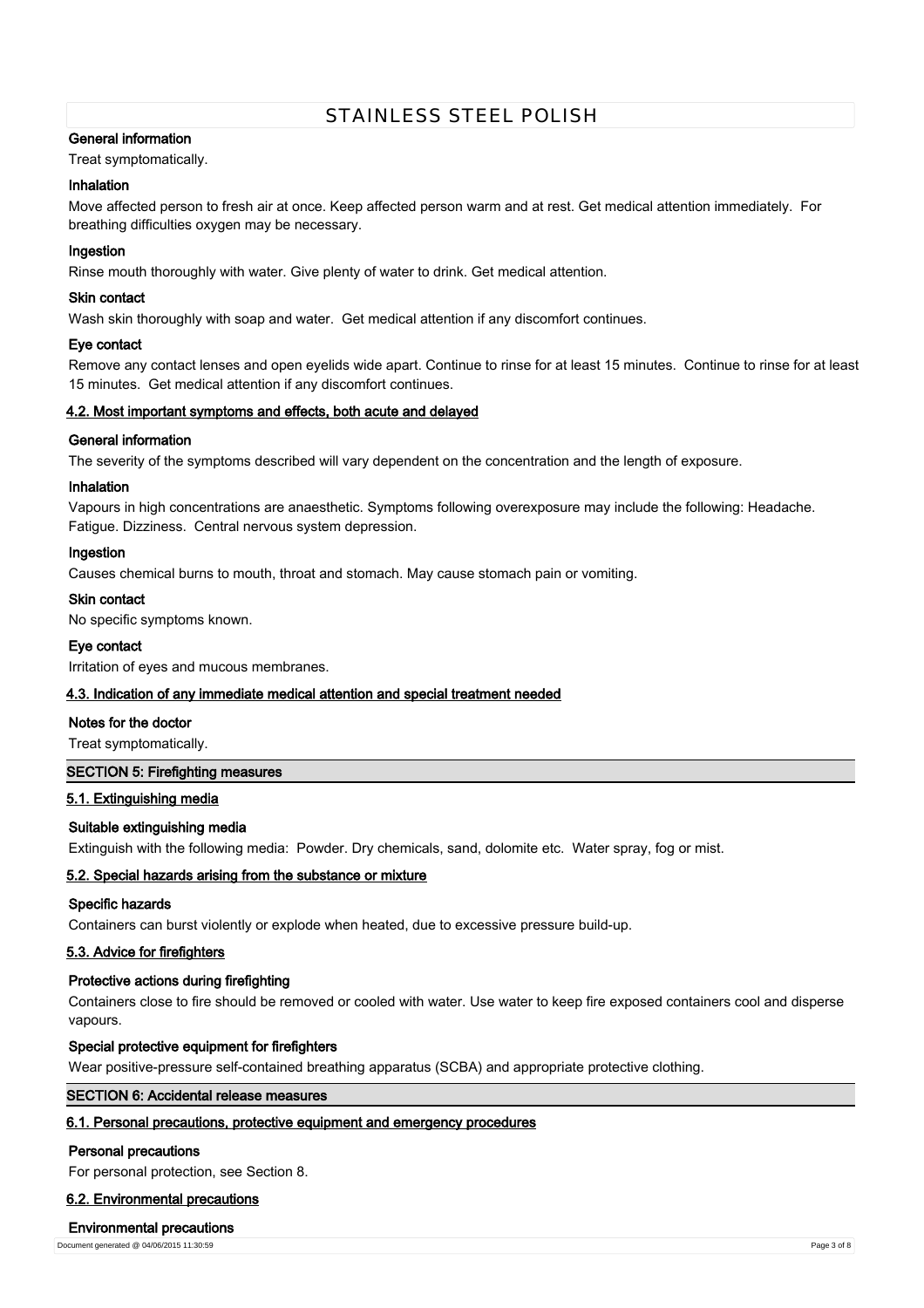Any spillage needs to be contained and not allowed to enter water courses

## **6.3. Methods and material for containment and cleaning up**

## **Methods for cleaning up**

Wear suitable protective equipment, including gloves, goggles/face shield, respirator, boots, clothing or apron, as appropriate. Eliminate all sources of ignition. No smoking, sparks, flames or other sources of ignition near spillage. Provide adequate ventilation. If leakage cannot be stopped, evacuate area.

### **6.4. Reference to other sections**

## **Reference to other sections**

For personal protection, see Section 8. For waste disposal, see Section 13.

## **SECTION 7: Handling and storage**

### **7.1. Precautions for safe handling**

### **Usage precautions**

Keep away from heat, sparks and open flame. Avoid spilling. Avoid contact with skin and eyes. Provide adequate ventilation. Avoid inhalation of vapours. Use approved respirator if air contamination is above an acceptable level.

## **7.2. Conditions for safe storage, including any incompatibilities**

### **Storage precautions**

Aerosol cans: Must not be exposed to direct sunlight or temperatures above 50°C.

## **7.3. Specific end use(s)**

## **Specific end use(s)**

The identified uses for this product are detailed in Section 1.2.

### **Usage description**

See product label for detailed usage and instructions.

### **SECTION 8: Exposure Controls/personal protection**

### **8.1. Control parameters**

### **Occupational exposure limits**

## **BUTANE**

Long-term exposure limit (8-hour TWA): WEL 600 ppm 1450 mg/m3 Short-term exposure limit (15-minute): WEL 750 ppm 1810 mg/m3

WEL = Workplace Exposure Limit

**Ingredient comments**

WEL = Workplace Exposure Limits

## **8.2. Exposure controls**

## **Protective equipment**



### **Appropriate engineering controls**

Provide adequate general and local exhaust ventilation.

## **Eye/face protection**

Eye protection not normally required with day to day use of product

### **Hand protection**

Use protective gloves.

### **Other skin and body protection**

General workwear only

#### **Hygiene measures**

Document generated @ 04/06/2015 11:30:59 Page 4 of 8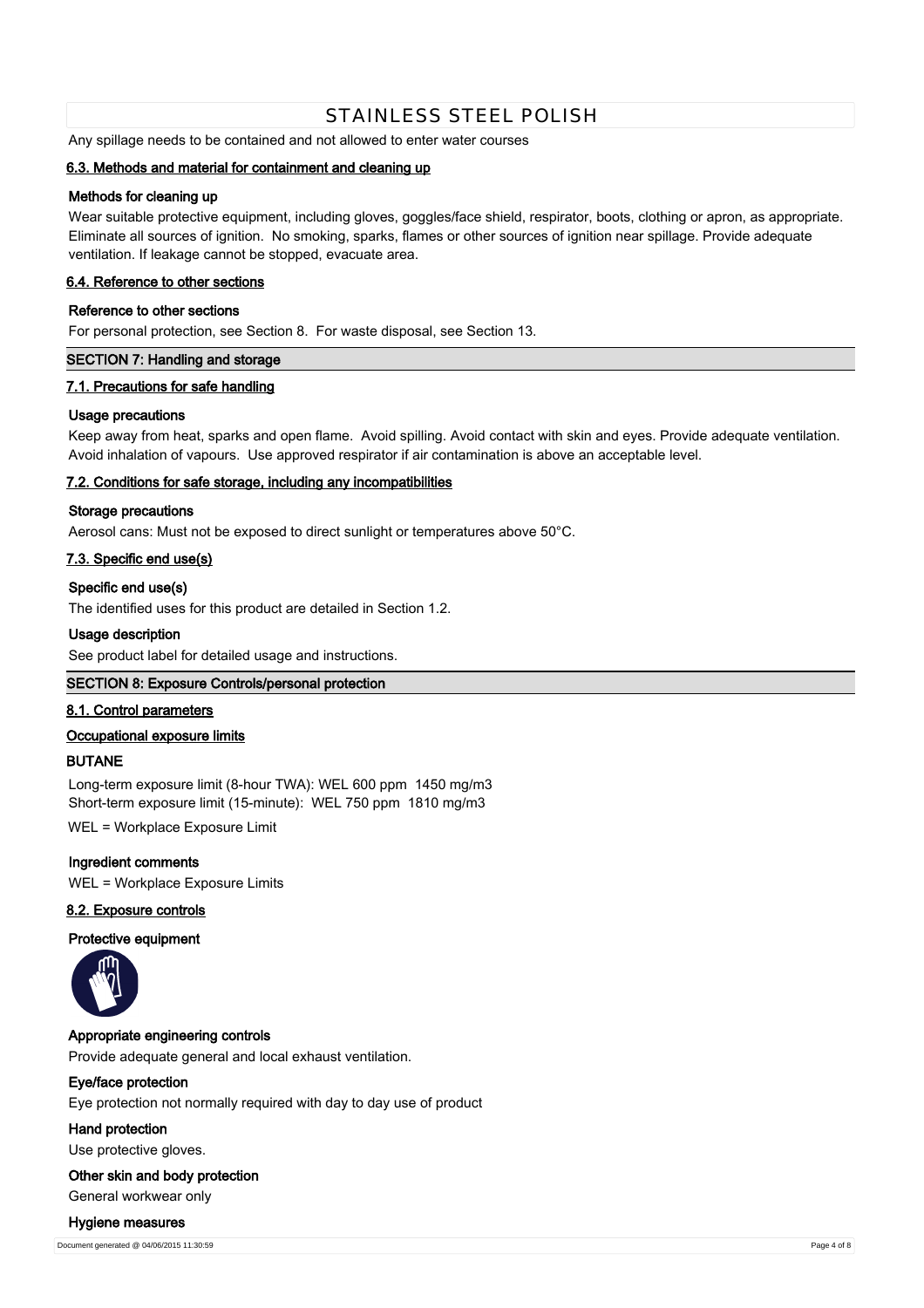### DO NOT SMOKE IN WORK AREA!

## **SECTION 9: Physical and Chemical Properties**

## **9.1. Information on basic physical and chemical properties**

#### **Appearance**

Aerosol.

# **Colour**

**White** 

## **Flash point**

- 74°C N/A.

#### **Upper/lower flammability or explosive limits**

: 1.8

### **Relative density**

0.82 @ @ 20 C°C

#### **Auto-ignition temperature**

+ 405°C

# **Comments**

Information given relates to total aerosol container contents.

## **9.2. Other information**

### **Other information**

None.

# **SECTION 10: Stability and reactivity**

# **10.1. Reactivity**

May react with other cleaning chemicals. For specific reactions refer to Section 10.5

### **10.2. Chemical stability**

### **Stability**

Stable at normal ambient temperatures.

# **10.3. Possibility of hazardous reactions**

# **10.4. Conditions to avoid**

Avoid heat, flames and other sources of ignition. Increase in temperature to greater than 50 degrees will cause rise in internal pressure with likelihood of bursting/explosion.

## **10.5. Incompatible materials**

## **10.6. Hazardous decomposition products**

Fire creates: Toxic gases/vapours/fumes of: Carbon monoxide (CO). Carbon dioxide (CO2).

## **SECTION 11: Toxicological information**

# **11.1. Information on toxicological effects**

## **Toxicological effects**

No toxicological data is available for this mixture, however data can be provided for specific raw materials upon request.

## **Inhalation**

Gas or vapour in high concentrations may irritate the respiratory system. Symptoms following overexposure may include the following: Headache. Fatigue. Nausea, vomiting. Gas or vapour displaces oxygen available for breathing (asphyxiant). Unconsciousness.

## **Ingestion**

May cause burns in mucous membranes, throat, oesophagus and stomach. May cause stomach pain or vomiting.

#### **Skin contact**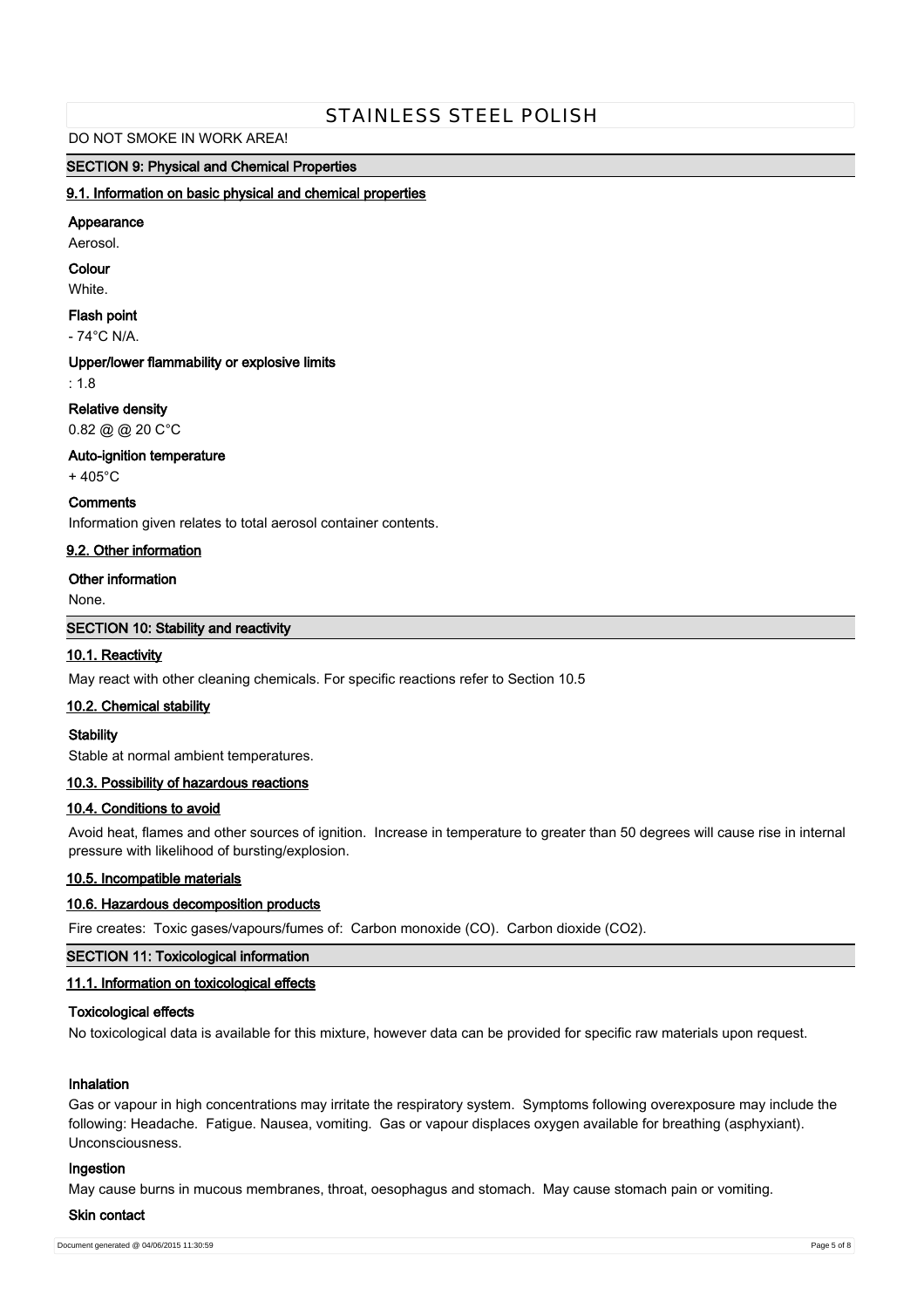No specific health hazards known.

## **Eye contact**

Irritation of eyes and mucous membranes.

# **SECTION 12: Ecological Information**

## **Ecotoxicity**

Not classed as Hazardous to the Environment but release to the environment should be avoided.

# **12.1. Toxicity**

Aquatic toxicity has not been carried out on this product. Data for raw materials contained in this product, when available, can be provided when necessary.

## **12.2. Persistence and degradability**

## **Persistence and degradability**

The product is biodegradable.

# **12.3. Bioaccumulative potential**

The product does not contain any substances expected to be bioaccumulating.

## **12.4. Mobility in soil**

### **Mobility**

The product contains volatile organic compounds (VOCs) which will evaporate easily from all surfaces.

## **12.5. Results of PBT and vPvB assessment**

This product does not contain any substances classified as PBT or vPvB.

# **12.6. Other adverse effects**

None known.

### **SECTION 13: Disposal considerations**

### **13.1. Waste treatment methods**

**SECTION 14: Transport information**

## **Disposal methods**

Empty containers must not be punctured or incinerated because of the risk of an explosion. Dispose of waste to licensed waste disposal site in accordance with the requirements of the local Waste Disposal Authority.

| 14.1. UN number                                |                                    |
|------------------------------------------------|------------------------------------|
| UN No. (ADR/RID)                               | 1950                               |
| UN No. (IMDG)                                  | 1950                               |
| UN No. (ICAO)                                  | 1950                               |
| 14.2. UN proper shipping name                  |                                    |
| Proper shipping name<br>(ADR/RID)              | AEROSOLS, FLAMMABLE                |
| Proper shipping name<br>(IMDG)                 | AEROSOLS, FLAMMABLE                |
| Proper shipping name<br>(ICAO)                 | AEROSOLS, FLAMMABLE                |
| Proper shipping name (ADN) AEROSOLS, FLAMMABLE |                                    |
| 14.3. Transport hazard class(es)               |                                    |
| <b>ADR/RID class</b>                           | Class Code:5F<br>2<br>Label: $2.1$ |
| <b>IMDG class</b>                              | 2.1                                |
| ICAO class/division                            | 2.1                                |
| Document generated @ 04/06/2015 11:30:59       |                                    |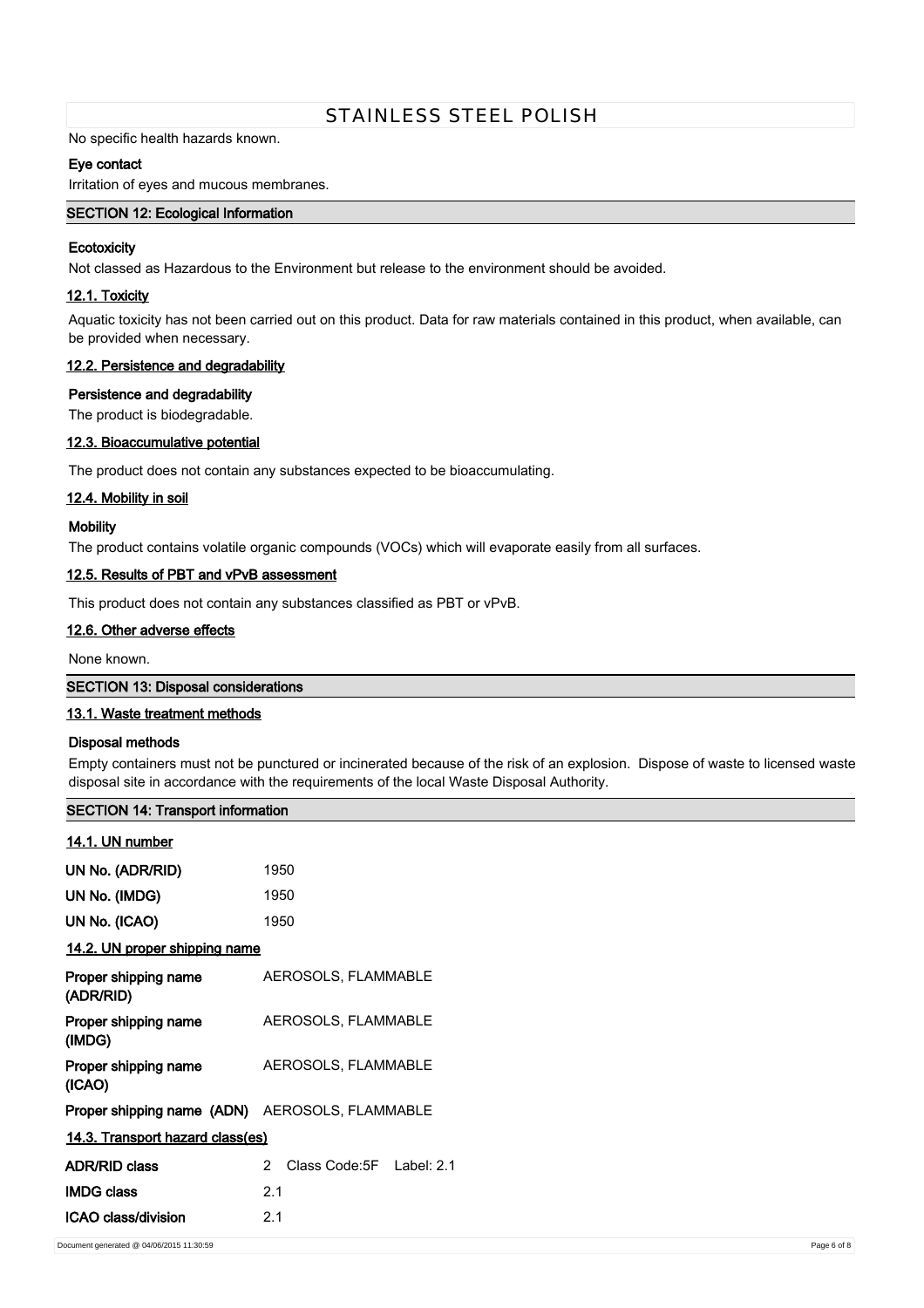## **14.4. Packing group**

Not applicable.

| IMDG packing group | N/A |
|--------------------|-----|
|--------------------|-----|

**ICAO packing group** N/A

## **14.5. Environmental hazards**

**14.6. Special precautions for user**

**Tunnel restriction code** (D)

# **14.7. Transport in bulk according to Annex II of MARPOL73/78 and the IBC Code**

Not applicable.

# **SECTION 15: Regulatory information**

## **15.1. Safety, health and environmental regulations/legislation specific for the substance or mixture**

## **National regulations**

Control of Substances Hazardous to Health Regulations 2002 (as amended). The Chemicals (Hazard Information and Packaging for Supply) Regulations 2009 (S.I 2009 No. 716).

# **EU legislation**

System of specific information relating to Dangerous Preparations. 2001/58/EC. Dangerous Preparations Directive 1999/45/EC. Regulation (EC) No 1907/2006 of the European Parliament and of the Council of 18 December 2006 concerning the Registration, Evaluation, Authorisation and Restriction of Chemicals (REACH) (as amended). Regulation (EC) No 1272/2008 of the European Parliament and of the Council of 16 December 2008 on classification, labelling and packaging of substances and mixtures (as amended).

## **Guidance**

Workplace Exposure Limits EH40. Introduction to Local Exhaust Ventilation HS(G)37. CHIP for everyone HSG228. Approved Classification and Labelling Guide (Sixth edition) L131.

## **15.2. Chemical safety assessment**

No chemical assessment has been carried out as this Safety Data Sheet is for a mixture.

# **SECTION 16: Other information**

### **General information**

The following risk phrases relate to the raw materials in the product and not the product itself:-

### **Revision comments**

Safety Data Sheet revised to be in accordance with EU Regulation No 453/2010 - REACH Regulations.

| <b>Revision date</b> | 09/01/2015                                                |
|----------------------|-----------------------------------------------------------|
| Revision             | 9                                                         |
| Risk phrases in full |                                                           |
|                      | R <sub>10</sub> Flammable.                                |
|                      | R12 Extremely flammable.                                  |
|                      | R65 Harmful: may cause lung damage if swallowed.          |
|                      | R66 Repeated exposure may cause skin dryness or cracking. |
|                      |                                                           |

**Hazard statements in full**